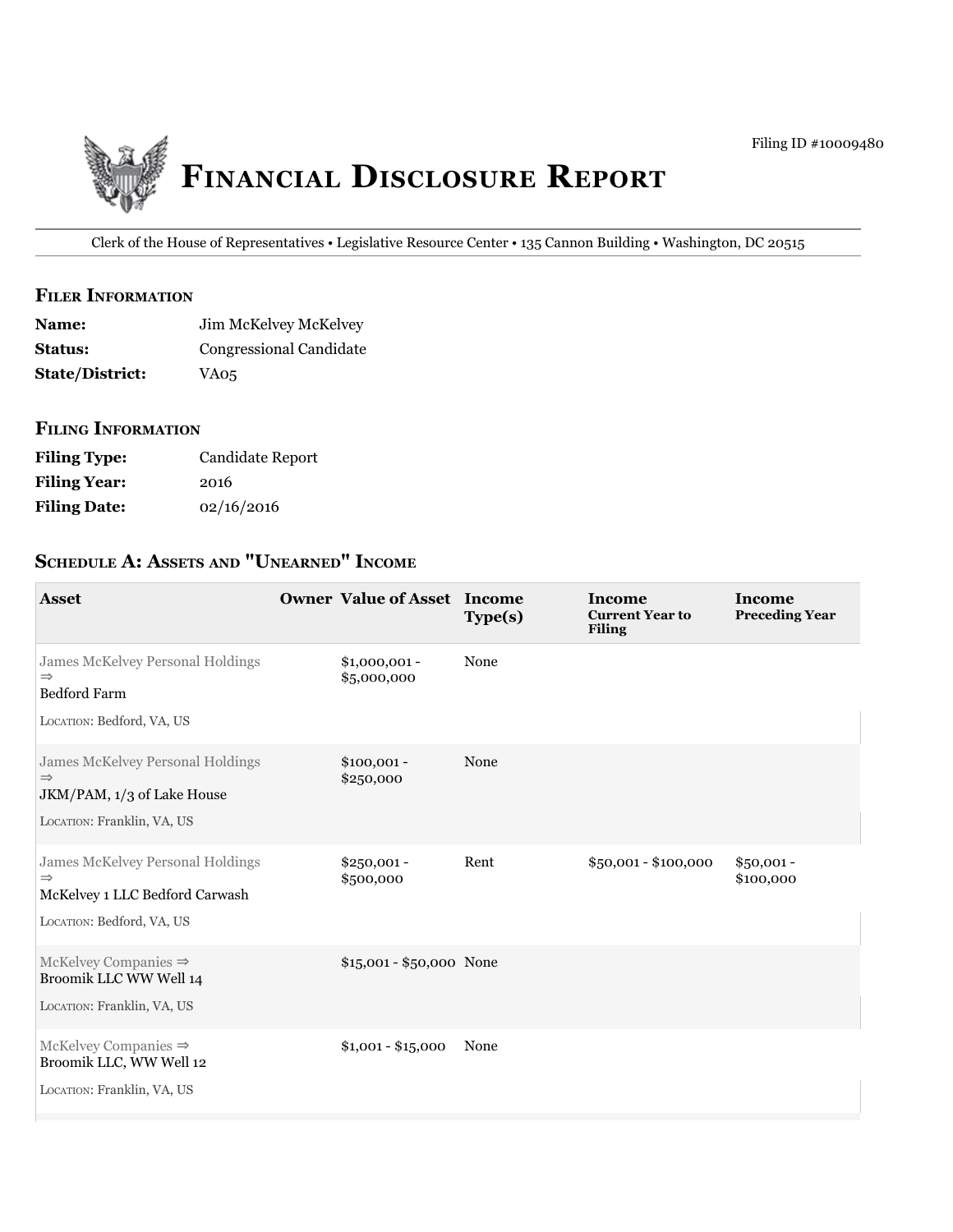| <b>Asset</b>                                                                                 | <b>Owner Value of Asset Income</b> | Type(s) | Income<br><b>Current Year to</b><br><b>Filing</b> | Income<br><b>Preceding Year</b> |
|----------------------------------------------------------------------------------------------|------------------------------------|---------|---------------------------------------------------|---------------------------------|
| McKelvey Companies $\Rightarrow$<br>Broomik LLC, MB Well 1<br>LOCATION: Franklin, VA, US     | $$1,001 - $15,000$                 | None    |                                                   |                                 |
| McKelvey Companies $\Rightarrow$<br>Broomik, LLC MB Well 5<br>LOCATION: Franklin, VA, US     | $$1,001 - $15,000$                 | None    |                                                   |                                 |
| McKelvey Companies $\Rightarrow$<br>Broomik, LLC PP Well A<br>LOCATION: Franklin, VA, US     | $$1,001 - $15,000$                 | None    |                                                   |                                 |
| McKelvey Companies $\Rightarrow$<br>Broomik, LLC PP Well B<br>LOCATION: Franklin, VA, US     | $$1,001 - $15,000$                 | None    |                                                   |                                 |
| McKelvey Companies $\Rightarrow$<br>Broomik, LLC Cell Tower<br>LOCATION: Franklin, VA, US    | $$1,001 - $15,000$                 | None    |                                                   |                                 |
| McKelvey Companies $\Rightarrow$<br>Broomik, LLC MB Well 2<br>LOCATION: Franklin, VA, US     | $$1,001 - $15,000$                 | None    |                                                   |                                 |
| McKelvey Companies $\Rightarrow$<br>Broomik, LLC New tank lot<br>LOCATION: Franklin, VA, US  | $$100,001 -$<br>\$250,000          | Rent    | $$50,001 - $100,000$                              | $$50,001 -$<br>\$100,000        |
| $McKelvey$ Companies $\Rightarrow$<br>Broomik, LLC PP Tank Lot<br>LOCATION: Franklin, VA, US | $$250,001 -$<br>\$500,000          | None    |                                                   |                                 |
| McKelvey Companies $\Rightarrow$<br>Broomik, LLC PP Well C<br>LOCATION: Franklin, VA, US     | $$1,001 - $15,000$                 | None    |                                                   |                                 |
| $McKelvey$ Companies $\Rightarrow$<br>broomik, LLC PP Well E<br>LOCATION: Franklin, VA, US   | $$1,001 - $15,000$                 | None    |                                                   |                                 |
| McKelvey Companies $\Rightarrow$<br>Broomik, LLC WW Well 13<br>LOCATION: Franklin, VA, US    | $$1,001 - $15,000$                 | None    |                                                   |                                 |
| McKelvey Companies $\Rightarrow$                                                             | $$1,001 - $15,000$                 | None    |                                                   |                                 |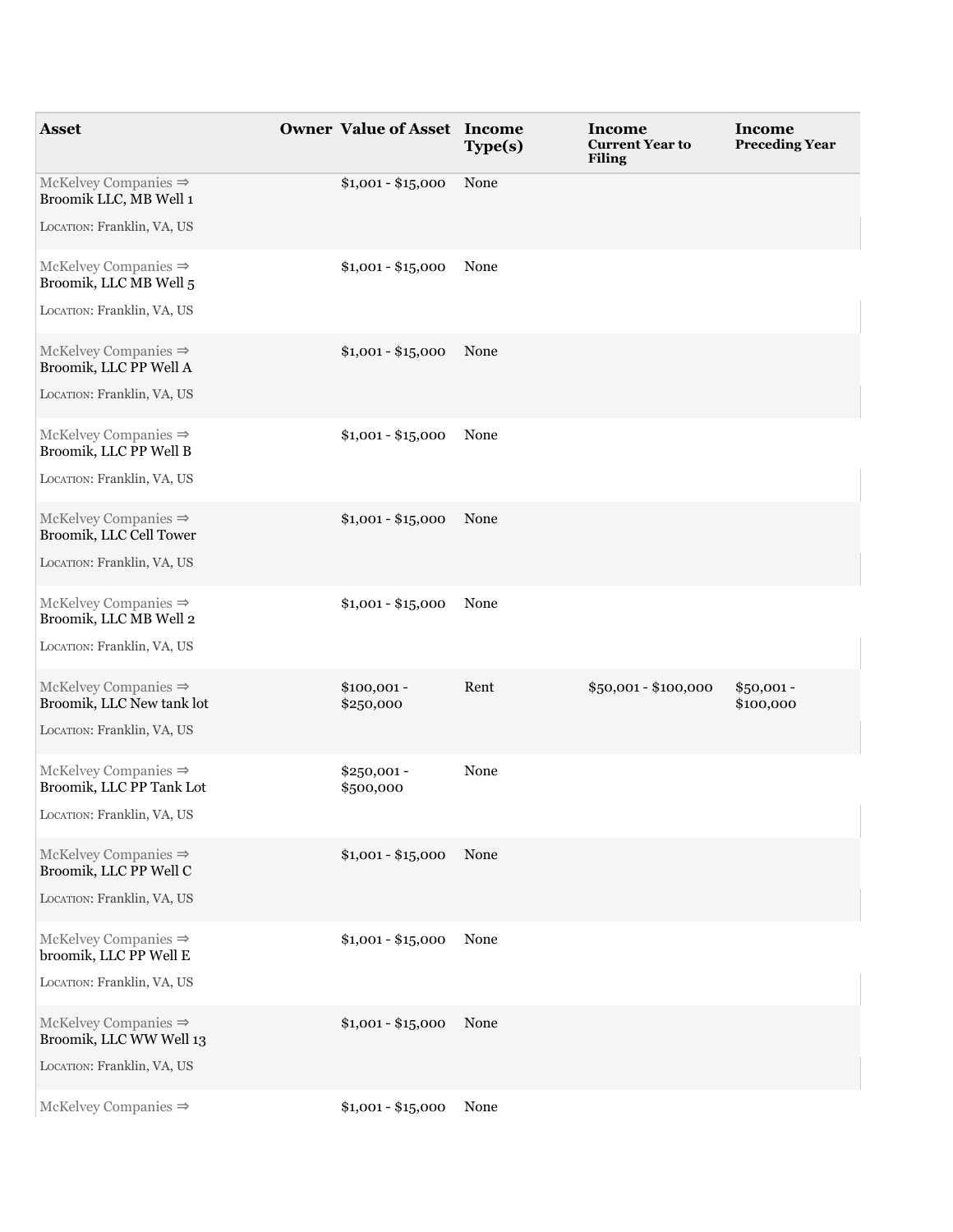| <b>Asset</b>                                                                                      | <b>Owner Value of Asset Income</b> | Type(s) | <b>Income</b><br><b>Current Year to</b><br><b>Filing</b> | Income<br><b>Preceding Year</b> |
|---------------------------------------------------------------------------------------------------|------------------------------------|---------|----------------------------------------------------------|---------------------------------|
| Broomik, LLC WW Well 15<br>LOCATION: Franklin, VA, US                                             |                                    |         |                                                          |                                 |
| McKelvey Companies $\Rightarrow$<br>Broomik, LLC WW Well 5<br>LOCATION: Franklin, VA, US          | $$50,001 -$<br>\$100,000           | None    |                                                          |                                 |
| McKelvey Companies $\Rightarrow$<br>Broomik, LLC, MB Well 3<br>LOCATION: Franklin, VA, US         | $$1,001 - $15,000$                 | None    |                                                          |                                 |
| McKelvey Companies $\Rightarrow$<br>Broomik, LLC, MB Well 4<br>LOCATION: Franklin, VA, US         | $$1,001 - $15,000$                 | None    |                                                          |                                 |
| McKelvey Companies $\Rightarrow$<br>Broomik, LLC, Tank Lot<br>LOCATION: Franklin, VA, US          | \$15,001 - \$50,000 None           |         |                                                          |                                 |
| McKelvey Companies $\Rightarrow$<br>Ferrum LLC<br>LOCATION: Franklin, VA, US                      | $$500,001 -$<br>\$1,000,000        | None    |                                                          |                                 |
| McKelvey Companies $\Rightarrow$<br>JKM/PAM<br>LOCATION: Franklin, VA, US                         | $$1,001 - $15,000$                 | None    |                                                          |                                 |
| $McKelvey Companies \Rightarrow$<br><b>JKM/PAM Grey Goose Lot 1</b><br>LOCATION: Franklin, VA, US | \$15,001 - \$50,000 None           |         |                                                          |                                 |
| $McKelvey Companies \Rightarrow$<br><b>JKM/PAM Grey Goose Lot 5</b><br>LOCATION: Franklin, VA, US | \$15,001 - \$50,000 None           |         |                                                          |                                 |
| McKelvey Companies $\Rightarrow$<br>JKM/PAM, 107 Bridges St. EJ<br>LOCATION: Franklin, VA, US     | $$100,001 -$<br>\$250,000          | None    |                                                          |                                 |
| $McKekey$ Companies $\Rightarrow$<br>JKM/PAM, 14917 Moneta Rd<br>LOCATION: Bedford, VA, US        | $$250,001 -$<br>\$500,000          | Rent    | $$2,501 - $5,000$                                        | $$2,501 - $5,000$               |
| McKelvey Companies $\Rightarrow$<br>JKM/PAM, 580 Grove                                            | $$1,001 - $15,000$                 | None    |                                                          |                                 |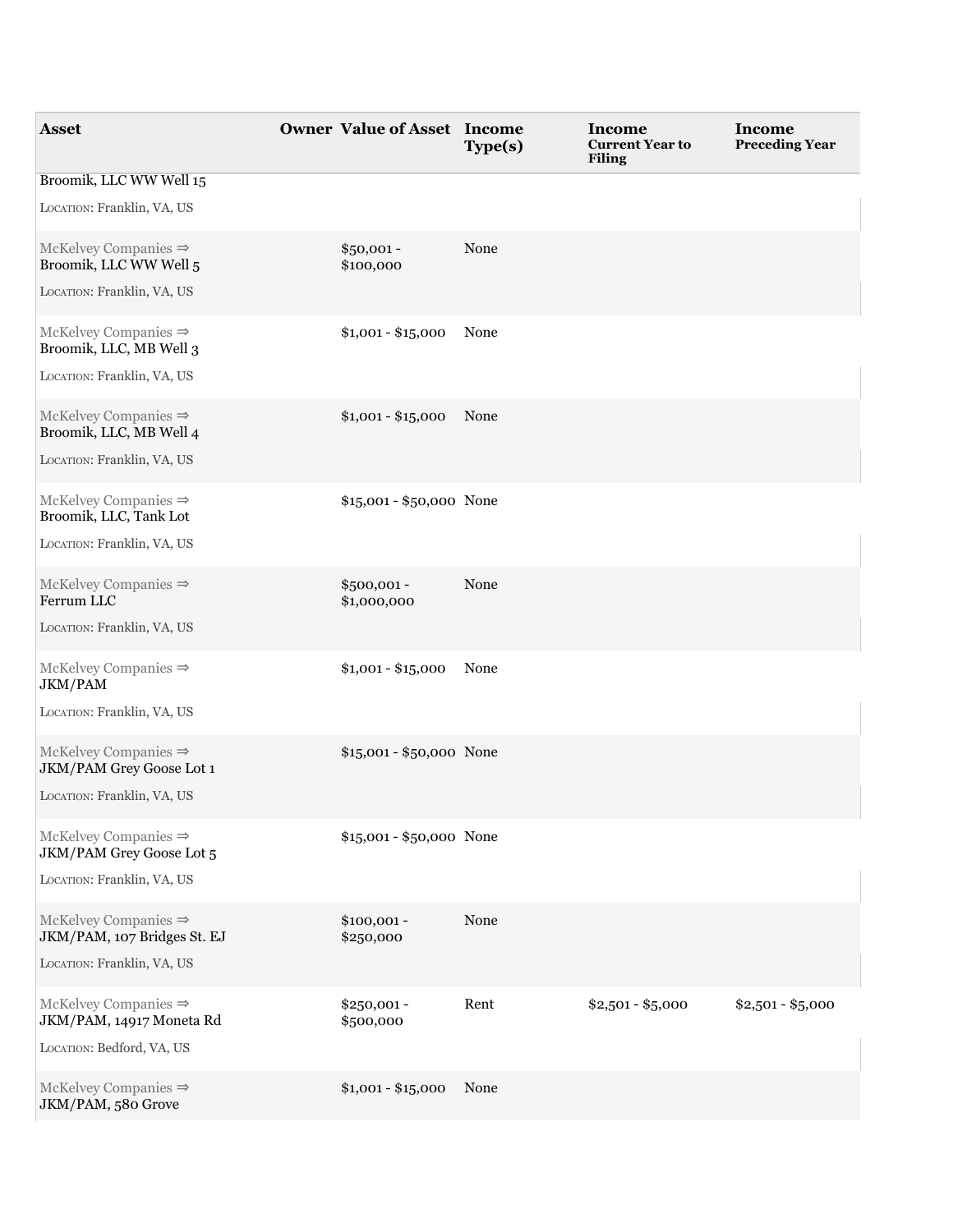| <b>Asset</b>                                                                                  | <b>Owner Value of Asset Income</b> | Type(s) | Income<br><b>Current Year to</b><br><b>Filing</b> | <b>Income</b><br><b>Preceding Year</b> |
|-----------------------------------------------------------------------------------------------|------------------------------------|---------|---------------------------------------------------|----------------------------------------|
| LOCATION: Franklin, VA, US                                                                    |                                    |         |                                                   |                                        |
| McKelvey Companies $\Rightarrow$<br>JKM/PAM, Lake Watch C lot                                 | $$100,001 -$<br>\$250,000          | None    |                                                   |                                        |
| LOCATION: Franklin, VA, US                                                                    |                                    |         |                                                   |                                        |
| $McKelvey$ Companies $\Rightarrow$<br>JKM/PAM, MV Lot 19<br>LOCATION: Franklin, VA, US        | $$1 - $1,000$                      | None    |                                                   |                                        |
| McKelvey Companies $\Rightarrow$<br>JKM/PAM, PP Center Parcel<br>LOCATION: Franklin, VA, US   | $$250,001 -$<br>\$500,000          | Rent    | \$50,001 - \$100,000                              | $$50,001 -$<br>\$100,000               |
| McKelvey Companies $\Rightarrow$<br>JKM/PAM, Weisnicht parcel 4<br>LOCATION: Franklin, VA, US | $$1,000,001 -$<br>\$5,000,000      | None    |                                                   |                                        |
| McKelvey Companies $\Rightarrow$<br>JKM/PAM, Weisnicht(4C & 5)<br>LOCATION: Franklin, VA, US  | \$500,001 -<br>\$1,000,000         | None    |                                                   |                                        |
| McKelvey Companies $\Rightarrow$<br>JKM/PAM, Weisnict Parcel 5<br>LOCATION: Franklin, VA, US  | $$100,001 -$<br>\$250,000          | None    |                                                   |                                        |
| McKelvey Companies $\Rightarrow$<br>KESHA LLC MV lot 1<br>LOCATION: Franklin, VA, US          | \$15,001 - \$50,000 None           |         |                                                   |                                        |
| McKelvey Companies $\Rightarrow$<br>KESHA LLC MV Lot 39<br>LOCATION: Franklin, VA, US         | \$15,001 - \$50,000 None           |         |                                                   |                                        |
| McKelvey Companies $\Rightarrow$<br>KESHA LLC MV Lot 4<br>LOCATION: Franklin, VA, US          | \$15,001 - \$50,000 None           |         |                                                   |                                        |
| McKelvey Companies $\Rightarrow$<br>KESHA LLC MV Lot 47<br>LOCATION: Franklin, VA, US         | \$15,001 - \$50,000 None           |         |                                                   |                                        |
| McKelvey Companies $\Rightarrow$<br>KESHA LLC MV Lot 5<br>LOCATION: Franklin, VA, US          | \$15,001 - \$50,000 None           |         |                                                   |                                        |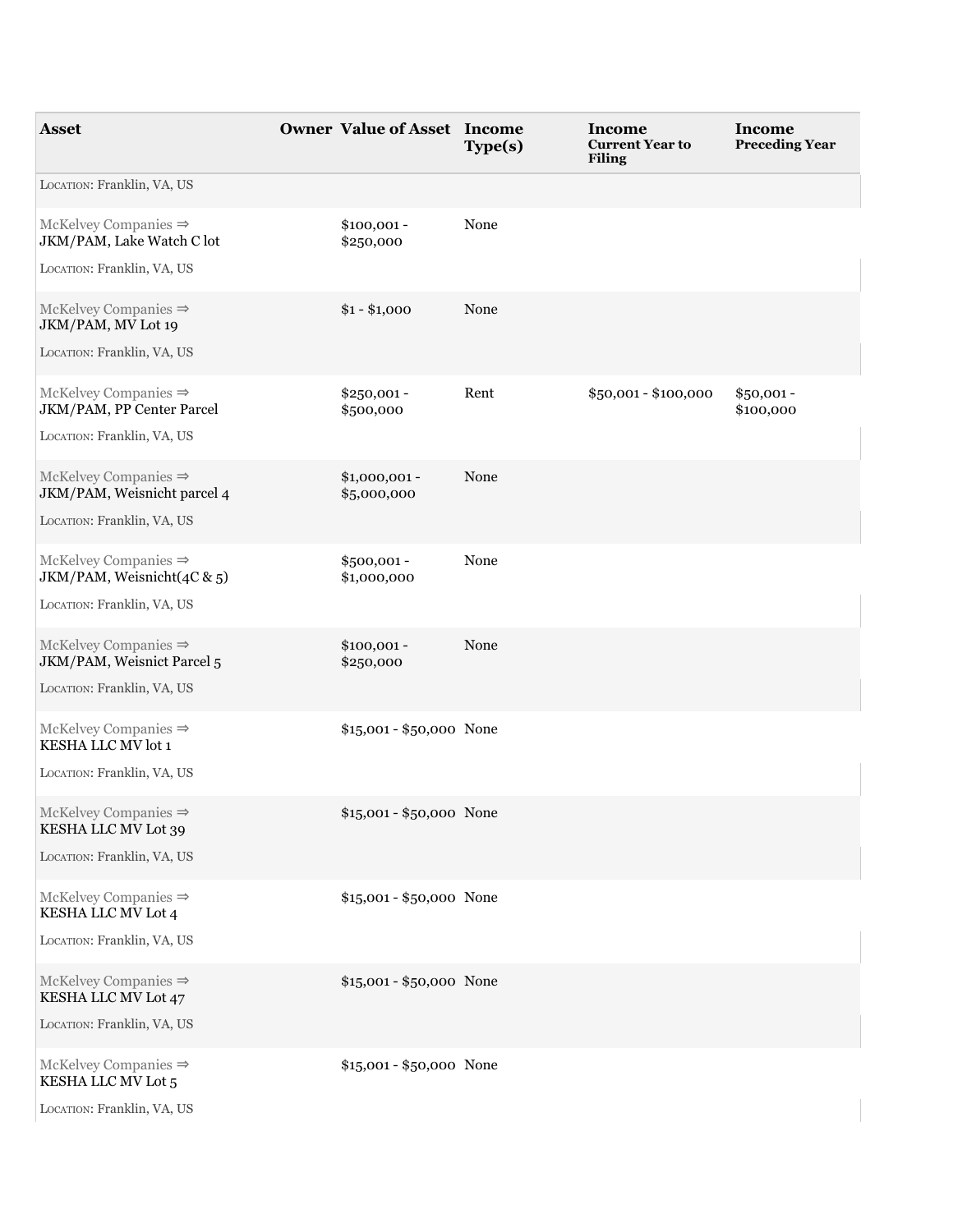| <b>Asset</b>                                                                            | <b>Owner Value of Asset Income</b> | Type(s) | Income<br><b>Current Year to</b><br><b>Filing</b> | <b>Income</b><br><b>Preceding Year</b> |
|-----------------------------------------------------------------------------------------|------------------------------------|---------|---------------------------------------------------|----------------------------------------|
| McKelvey Companies $\Rightarrow$<br>KESHA LLC MV Lot 13                                 | \$15,001 - \$50,000 None           |         |                                                   |                                        |
| LOCATION: Franklin, VA, US                                                              |                                    |         |                                                   |                                        |
| McKelvey Companies $\Rightarrow$<br>KESHA LLC MV Lot 14<br>LOCATION: Franklin, VA, US   | \$15,001 - \$50,000 None           |         |                                                   |                                        |
| McKelvey Companies $\Rightarrow$<br>KESHA LLC MV Lot 22<br>LOCATION: Franklin, VA, US   | \$15,001 - \$50,000 None           |         |                                                   |                                        |
| McKelvey Companies $\Rightarrow$<br>KESHA LLC MV Lot 24<br>LOCATION: Franklin, VA, US   | \$15,001 - \$50,000 None           |         |                                                   |                                        |
| $McKelvey$ Companies $\Rightarrow$<br>KESHA LLC MV Lot 25<br>LOCATION: Franklin, VA, US | \$15,001 - \$50,000 None           |         |                                                   |                                        |
| McKelvey Companies $\Rightarrow$<br>KESHA LLC MV Lot 26<br>LOCATION: Franklin, VA, US   | \$15,001 - \$50,000 None           |         |                                                   |                                        |
| McKelvey Companies $\Rightarrow$<br>KESHA LLC MV Lot 27<br>LOCATION: Franklin, VA, US   | \$15,001 - \$50,000 None           |         |                                                   |                                        |
| McKelvey Companies $\Rightarrow$<br>KESHA LLC MV lot 3<br>LOCATION: Franklin, VA, US    | \$15,001 - \$50,000 None           |         |                                                   |                                        |
| McKelvey Companies $\Rightarrow$<br>KESHA LLC MV Lot 33<br>LOCATION: Franklin, VA, US   | \$15,001 - \$50,000 None           |         |                                                   |                                        |
| McKelvey Companies $\Rightarrow$<br>KESHA LLC MV Lot 37<br>LOCATION: Franklin, VA, US   | \$15,001 - \$50,000 None           |         |                                                   |                                        |
| McKelvey Companies $\Rightarrow$<br>KESHA LLC MV Lot 38<br>LOCATION: Franklin, VA, US   | \$15,001 - \$50,000 None           |         |                                                   |                                        |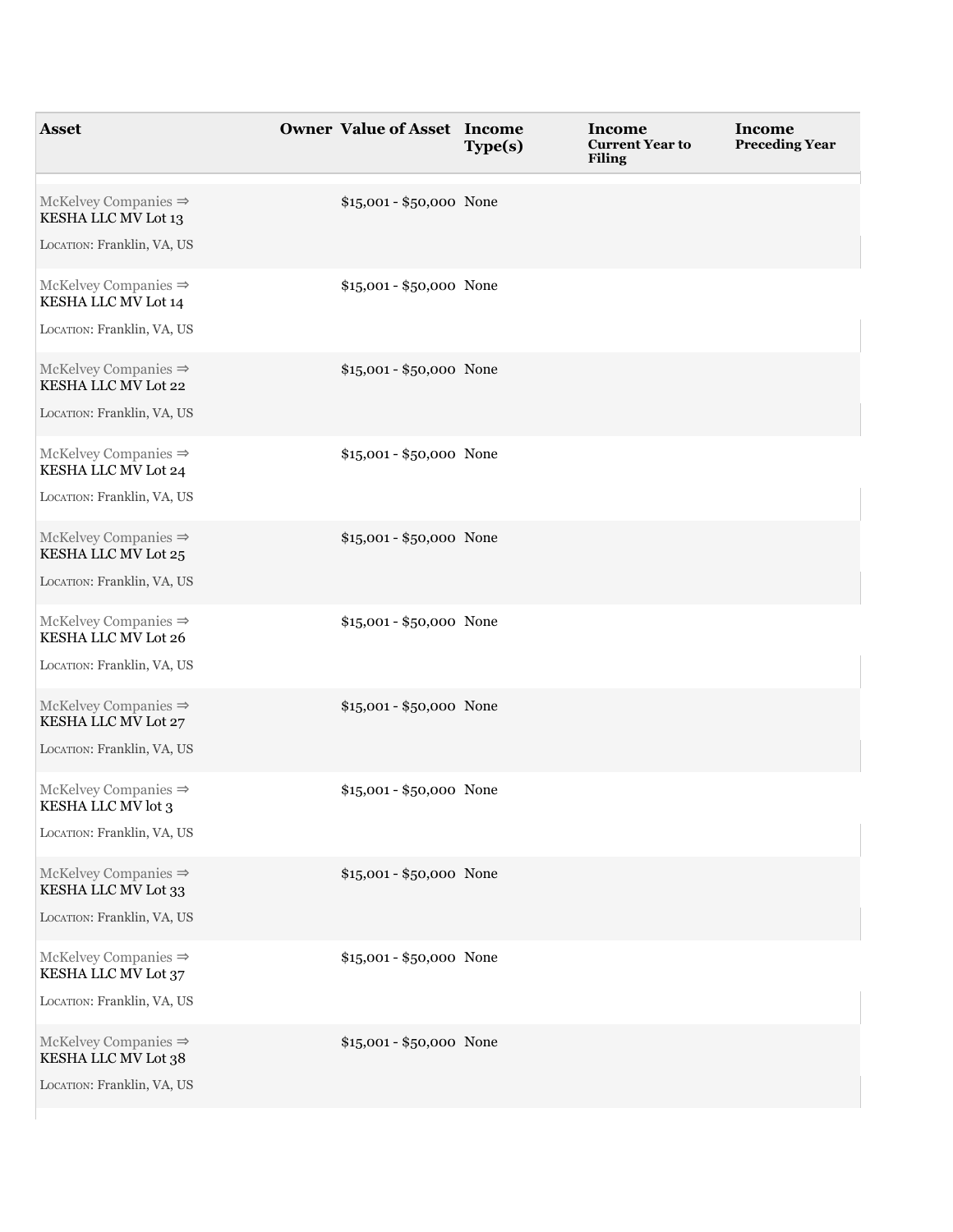| <b>Asset</b>                                                             | <b>Owner Value of Asset Income</b> | Type(s) | Income<br><b>Current Year to</b><br><b>Filing</b> | Income<br><b>Preceding Year</b> |
|--------------------------------------------------------------------------|------------------------------------|---------|---------------------------------------------------|---------------------------------|
| McKelvey Companies $\Rightarrow$<br>KESHA LLC MV Lot 45                  | \$15,001 - \$50,000 None           |         |                                                   |                                 |
| LOCATION: Franklin, VA, US                                               |                                    |         |                                                   |                                 |
| McKelvey Companies $\Rightarrow$<br>KESHA LLC MV Lot 46                  | \$15,001 - \$50,000 None           |         |                                                   |                                 |
| LOCATION: Franklin, VA, US                                               |                                    |         |                                                   |                                 |
| McKelvey Companies $\Rightarrow$<br>KESHA LLC MV Lot 48                  | $$15,001 - $50,000$ None           |         |                                                   |                                 |
| LOCATION: Franklin, VA, US                                               |                                    |         |                                                   |                                 |
| McKelvey Companies $\Rightarrow$<br>KESHA LLC MV Lot 56                  | \$15,001 - \$50,000 None           |         |                                                   |                                 |
| LOCATION: Franklin, VA, US                                               |                                    |         |                                                   |                                 |
| McKelvey Companies $\Rightarrow$<br>LKM/PAM, Hunt Club/652               | $$50,001 -$<br>\$100,000           | None    |                                                   |                                 |
| LOCATION: Franklin, VA, US                                               |                                    |         |                                                   |                                 |
| $McKelvey Companies \Rightarrow$<br>LPC LLC, B-2 ret pond                | $$50,001 -$<br>\$100,000           | None    |                                                   |                                 |
| LOCATION: Franklin, VA, US                                               |                                    |         |                                                   |                                 |
| $McKelvey$ Companies $\Rightarrow$<br>LPC, LPC Building                  | $$1,000,001 -$<br>\$5,000,000      | Rent    | $$15,001 - $50,000$                               | $$50,001 -$<br>\$100,000        |
| LOCATION: Franklin, VA, US                                               |                                    |         |                                                   |                                 |
| Simplified Employee Pension $\Rightarrow$<br>Capital Income Builder Cl A | $$15,001 - $50,000$ None           |         |                                                   |                                 |

 $^\ast$  Asset class details available at the bottom of this form.

## **ScheDule c: earneD income**

| <b>Source</b>              | <b>Type</b>                         | <b>Amount</b><br><b>Current Year to</b><br><b>Filing</b> | Amount<br><b>Preceding Year</b> |
|----------------------------|-------------------------------------|----------------------------------------------------------|---------------------------------|
| <b>Underground Fitness</b> | Spouse Owned and<br>Operated Center | \$50,000                                                 | \$1,000                         |
| Businessess owned 50%      | President and CEO                   | N/A                                                      | \$20,000                        |

# **ScheDule D: liaBilitieS**